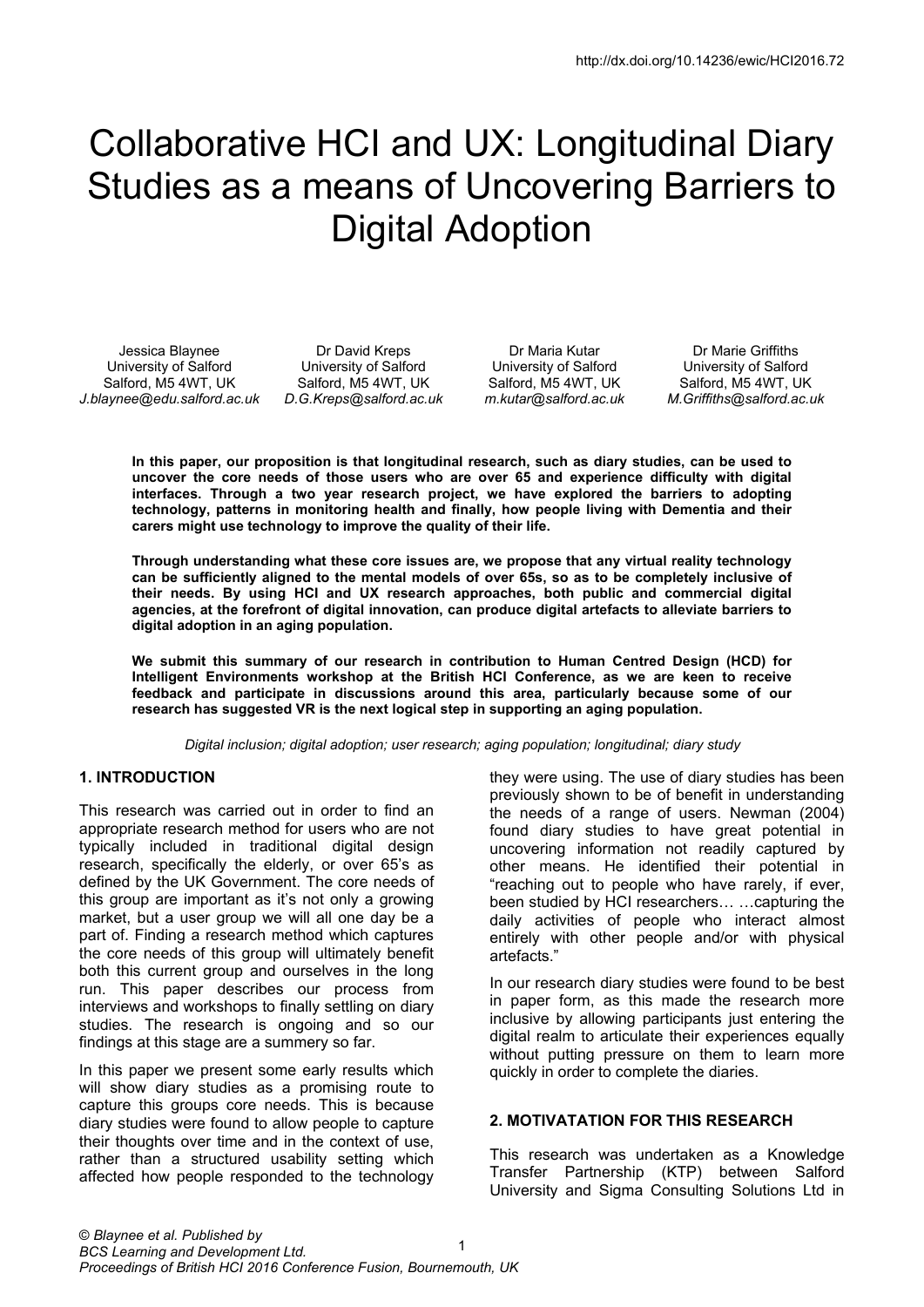Macclesfield UK. Knowledge Transfer Partnerships are a part government-funded programme that encourages collaboration between businesses and universities in the United Kingdom. Therefore, this structure is already receptive to innovation in challenging areas. In this case, the exchange of knowledge between an academic information systems department and a user experience agency can focus on aligning research methods, and thereby exploring congruent characteristics between HCI and UX.

There are many different definitions of UX but for the purpose of this research we have used ISO 9241-110:2010 (clause 2.15) where it is defined as: *a person's perceptions and responses that result from the use and/or anticipated use of a product, system or service*. It is these perceptions and responses which are the focus of product design and evaluation, and is this approach to user experience research in which Sigma Consulting Solutions is most invested.

As 'experience' is a somewhat fluid term, changing when the product is used and the circumstances of its use, we began with digital inclusion workshops that were open to the public, to ascertain what requirements might be. In the earliest stages of the research, we found that users who were unfamiliar with technology were particularly susceptible to being overlooked; this was evident even in traditional user experience research methods, where they were unable to articulate in a single pre-structured task where they might face difficulties overall. Most, if not all, processes or activities don't happen only once. Nor do they unfold in convenient locations such as a usability lab (Goodman et al, 2012). Therefore a more comprehensive method was required, initially to remove the bias of our ignorance in this aspect of people's experience, but also to provide an opportunity for participants to explain their concerns surrounding the technology they had used so far.

#### **2.1. BACKGROUND TO DIGITAL INCLUSION IN THE UK**

In this research, we would like to specifically explore the concept of a user base, which has a growing impact on every project on some level. Whether the designers desire widespread or long term use of their physical interface, website or software, they must address that there will be users who not only possess different skill sets but entirely different 'mental models' around technology itself, and these issues relate directly to an aging population. To not address users specifically over the age of 65 is to create an artefact that has an immediately reduced lifespan.

Over the last two years, the focus on creating digital products that allow access by as many people as possible (or at least, limits their exclusion) in the UK has been increasing. Digital Inclusion has been addressed directly by approaches such has the Government's 'Digital by Default' strategy, making digital inclusion a more prescient discussion point in the UK. In part for financial reasons: if we consider that 20% (10.5 million) of the UK are lacking basic digital skills (ONS 2014) and that 57% of that 10.5 million are over the age of 65, there is a clear imperative to address this digital divide.

As the public sector begins to use UX and digital agencies to extend online services and advisory content, there is yet to be a clear approach on how these agencies should address the needs of the full UK population, including those currently overlooked. Digital inclusion is a challenging area for agencies who are nearly always restricted by not only the two notorious constraints of client work – time and budget – but also access to participants, or even the wherewithal to produce meaningful insights from the data that can be used in developing digital services. In the wider digital economy, over 65s are often excluded, and as a result of the exclusion, they lack the digital vernacular to express the real issues they might be having in traditional usability studies (Telefonica 2014).

As a demographic, over 65s are statistically more likely to require support from public sectors, as well as having more free time and potentially more disposable income than other demographic markets. Perhaps more selfishly, we should address this because it's a circumstance that sooner or later, we will all face. As a population we are living longer and due to improvements in health care and education, we are living in an aging population where 11.4% lack basic digital skills (Green and Rossall 2013).



*Figure 1: A photo of the digital inclusion workshops which were run in Sigma, Macclesfield.*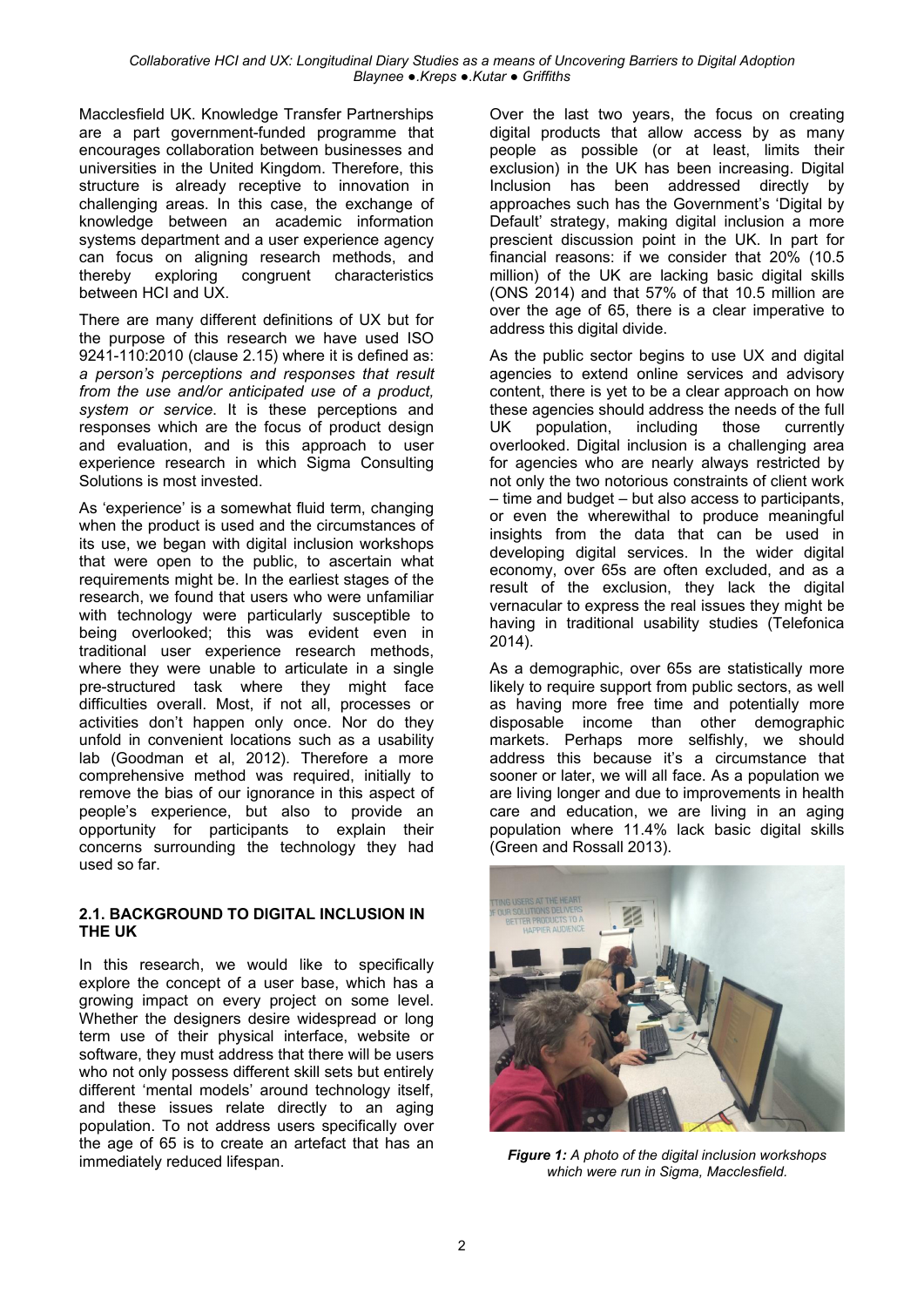# **2.3 DIGITAL INCLUSION WORKSHOPS**

Our research tried to focus on the inherent question of "*what do users want*" when they become (rightly) preoccupied with typically un-digital things such as their physical health?

We wanted to work backwards to get an idea of what would be a strong enough imperative to carry through the 'drop out' phase. For example, what motivates people to get online to begin with?

We started running regular digital inclusion workshops for over 65s who were just starting to acquire digital skills. The workshops took place in Sigma's usability lab and training room. The sessions were run in fortnightly blocks, with an open session in the first week, to which people often brought their own devices. The second week was used to provide more structured support, with an element of task-based learning, e.g. signing up to Google mail or filling in a form. During the workshops, we prioritised open-ended questions, as well as advice, to get the best observable behaviour and responses.

While it was acknowledged that we were more experienced with computers and mobile devices in how they should be used, we also emphasised that we were novices in why they should be used. For example, where the device belonged in the home, when you should go online and how you should use the content you access. From this, we gained an idea of the journeys people were taking in digital adoption. The maintenance of the computers and devices had the largest negative impact, but the ways in which this occurred were mixed and it became difficult to see which problem should be focused on to uncover deeper insight. We observed issues such as apps 'disappearing' because of filter settings on the device's menu, to software requiring updates, which significantly changed the interface they had become accustomed to. There was also the apprehension that these interactions were made because they were being told to "get online" by the media, their family or even ourselves as part of the digital skills training. Our biggest realisation was around the role of language in both navigating the web and articulating their experiences, and therefore usability tests would not be sufficient for this type of audience. We would need to create an environment for people to express their experiences in their own words.

Even in a relaxed setting within the workshops it was still a controlled environment where there was a possibility that people didn't always remember or perhaps feel entirely able to articulate what would truly motivate them. We realised that this point we would need to look at longer term studies, where people could record their experiences in their own homes, and in such a way that it would not contain a bias toward test verification.

For this reason we decided a contextual study such as a diary study would be best placed to capture this. Bolger et al (2002) discusses how diaries can be used to track the progression of people's attitudes, even over a small period of time using 'pencil and paper' as the easiest method. Although this process has issues around people remembering to complete the diary or carry it with them, any self-reporting is a powerful way of collecting the gaps in understanding.

### **3. DIARY STUDY METHOD**

To build on the digital inclusion sessions, we conducted usability tests with over 65s who were unfamiliar with technology. Finally, we ran three longitudinal diary studies simultaneously with 25 participants. The diary studies were based in different parts of the UK; one locally recruiting participants from Cheshire, one in Dorset and another in Tavistock, Devon. They each explored specific areas of technology use, with the first study looking at motivations in conjunction with a housing association called Peaks and Plains, who provided their own digital skills support through a weekly drop-in session. The second looked at technology in health, by working with Public Health Dorset, who had recently launched their own website and wanted to get a better idea of how people used it and other online resources or apps for health research. The final study looked at services for people living with Dementia and their carers in Tavistock with Amano Connect, a technology provider for people living with long-term difficulties and illness.

We wanted the research to complement Amano's existing activities, especially where technology was routinely used in conjunction with care. So we began working with the main users of their services; early-and mid-onset Dementia patients, as well as family members involved in their care. The decision to involve carers directly in the study, as well as the process, came from speaking to care nurses about the role family play in organising and sharing the activities of the patient. Another reason for including carers was an additional support point to inform us if at any point the diary became a burden from their perspective. Essentially, receiving informed consent from both the carer and the family allowed us to address the sensitive nature of the research. This meant we would have to be completely open about the purpose of the research, ensure complete confidentiality and anonymity and also make it absolutely clear they had the right to withdraw at any timeTo adhere to HCI standards, it was also imperative to keep the questions within the diary study as generative as possible, and not be constricted solely to the use of their individual device. So, we opted for paper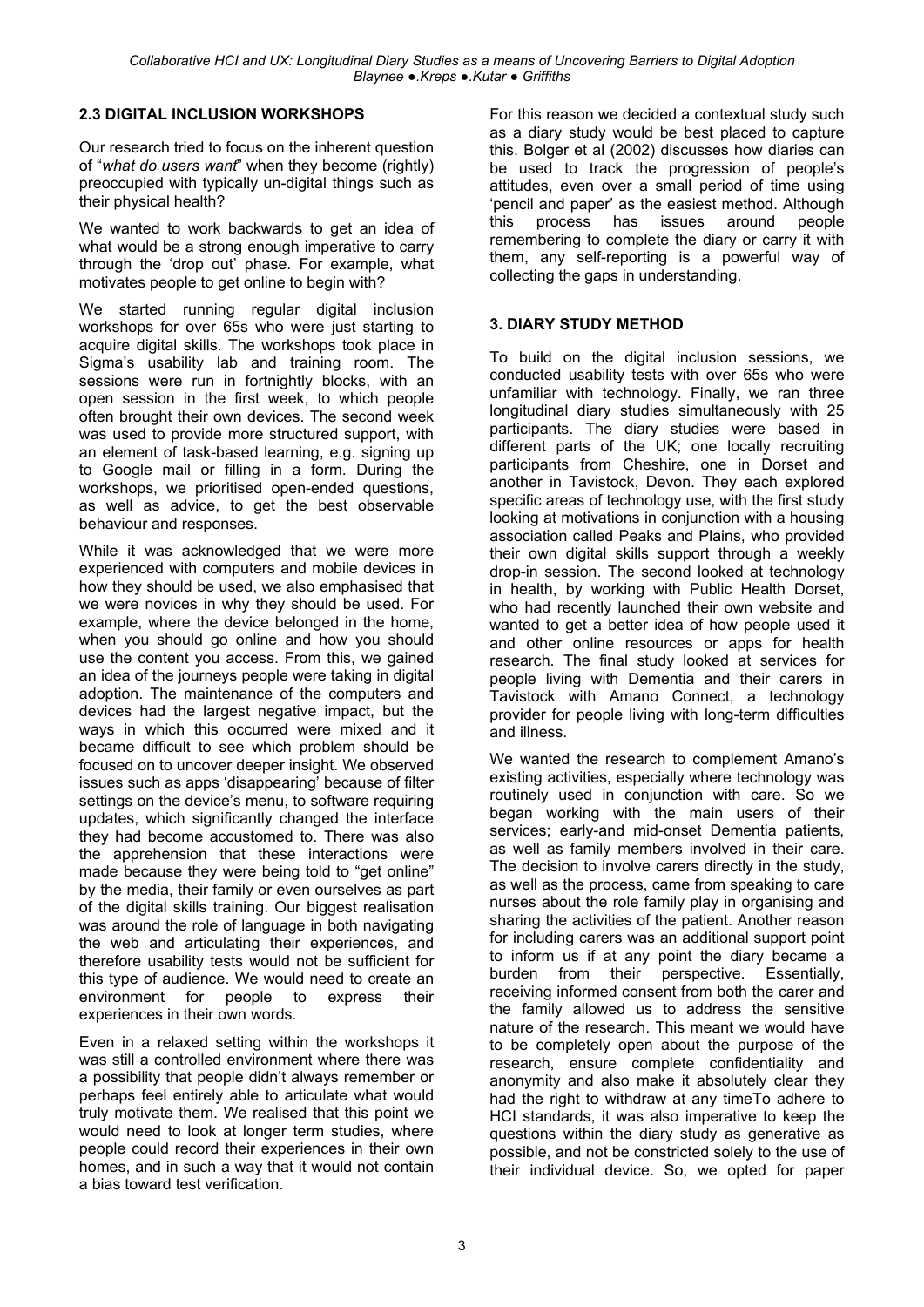diaries to collect the data as they are offline and device independent.

Accepting that we were not always going to be able to capture participant's responses "on the go", we also opted to use incident diaries, and questions which explored existing use. We limited the number of entries to 3 per week, in order to manage the intensity of the activity. We kept the questions as simple as possible by drawing from our previous research during the inclusion workshops, which had shown that language around devices and internet use was a barrier we needed to work around. We conducted participant screening through further groups such as Memory Cafes, and followed with a semi-structured interview to see whether this would be an acceptable undertaking to the potential participants. Memory Cafes are volunteer run bi-weekly or monthly classes for people living with Dementia and their family carers to attend for activities, advice and support.

It was decided to run the study for a month, but break the diary into two parts, so the first two weeks could be posted back and analysed before the next diaries were sent. Once the first draft was completed, it was reviewed by several medical practitioners, carers and patients with early stage dementia. This included an interview with a Consultant in Older Adult Psychiatry. This was important in ascertaining what the boundaries of the study were likely to be; the point at which it could be considered work or whether the participants would feel like they were being tested. With their advice, we included more options for devices, and also a final question asking about both the participant and carer emotions that day in order to distinguish what responses were negative due to what they had used, and what were more likely related to bad days in difficult circumstances.

To adhere to HCI standards, it was also imperative to keep the questions within the diary study as generative as possible, and not be constricted solely to the use of their individual device. So, we opted for paper diaries to collect the data as they are offline and device independent.

Accepting that we were not always going to be able to capture participant's responses "on the go", we also opted to use incident diaries, and questions which explored existing use. We limited the number of entries to 3 per week, in order to manage the intensity of the activity. We kept the questions as simple as possible by drawing from our previous research during the inclusion workshops, which had shown that language around devices and internet use was a barrier we needed to work around. We conducted participant screening through further groups such as Memory Cafes, and followed with a semi-structured interview to see whether this would be an acceptable undertaking to the potential participants. Memory Cafes are volunteer run bi-weekly or monthly classes for people living with Dementia and their family carers to attend for activities, advice and support.

It was decided to run the study for a month, but break the diary into two parts, so the first two weeks could be posted back and analysed before the next diaries were sent. Once the first draft was completed, it was reviewed by several medical practitioners, carers and patients with early stage dementia. This included an interview with a Consultant in Older Adult Psychiatry. This was important in ascertaining what the boundaries of the study were likely to be; the point at which it could be considered work or whether the participants would feel like they were being tested. With their advice, we included more options for devices, and also a final question asking about both the participant and carer emotions that day in order to distinguish what responses were negative due to what they had used, and what were more likely related to bad days in difficult circumstances.

# **4. INITIAL FINDINGS**

When we talk about inclusion we tend to think of accessibility. That is, the physical, mental and emotional engagement with or usability of a system. Yet inclusion reflects a wider set of circumstances, the connectivity or indeed access to the device, and the skills the user has to access it, as well as consume any content it browses or delivers.

(i) Skeuomorphism: This method of design was used over the past decade to "onboard" users by simulating offline experiences on the user interface, but recently this design method has not only been considered less favourable it has been superseded by 'flat' or minimal design approaches, which makes it impossible for other users to situate the interface within their mental model. This mentality has in essence, kicked the ladder away and removed the skeuomorphic support which had previously helped us acclimatise to digital. In simple terms, the concept of "affordance" in user interface design use to make buttons look like buttons, links were clearly clickable, tabs were well-defined as separate content areas but flat design patterns have reduced these familiar features.

This affects people living with Dementia. Due to the nature of the disease, short-term memory often becomes disambiguated with external things that reoccur – and take priority because they're emotionally charged. As a result people are more likely to remember the mechanics of the their first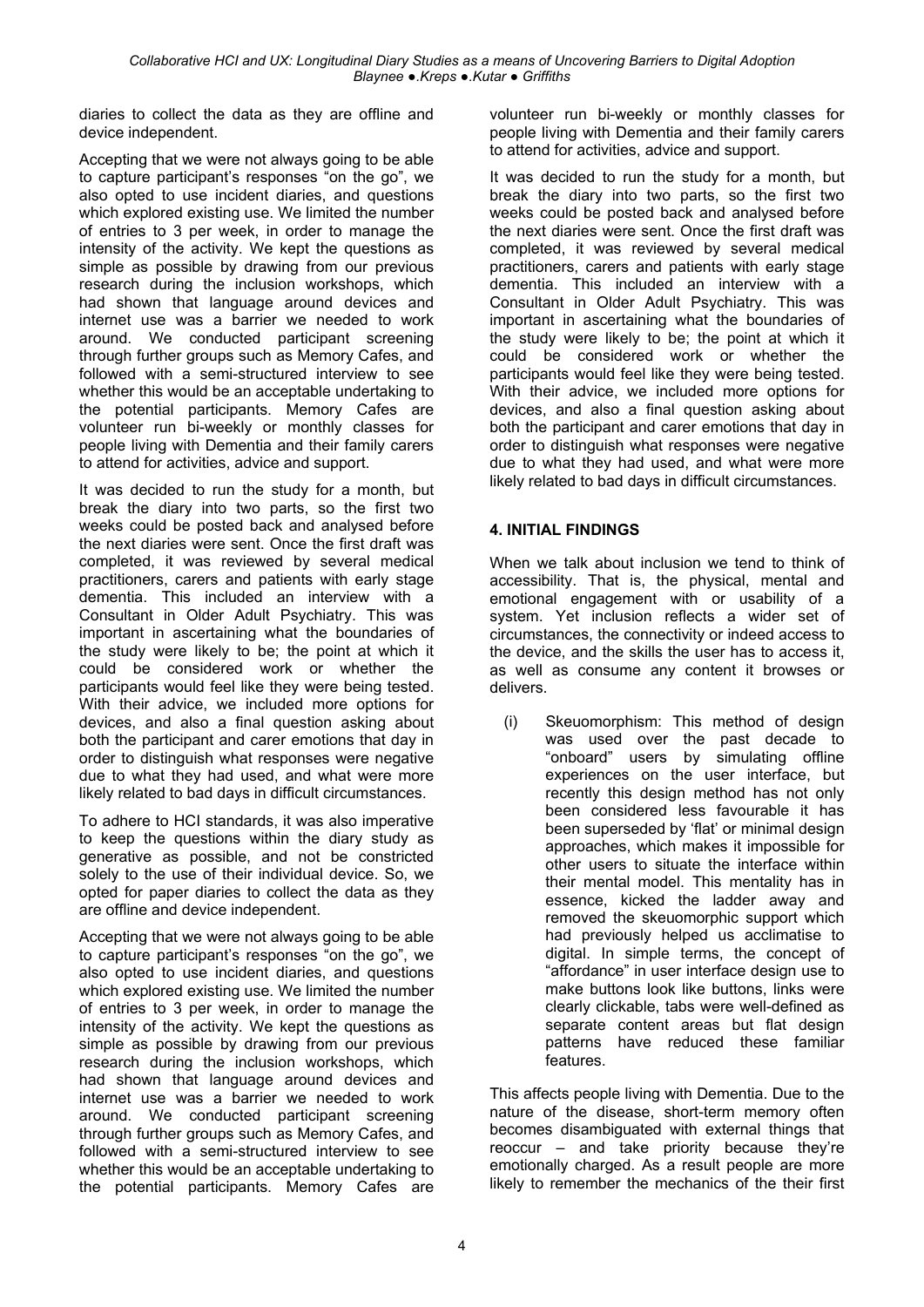job – writing a letter, 'punching in' sharpening a pencil , than typing or even turning on a computer. Appealing to older and more stable memories will help people in this situation, especially in rural areas where digital technology and the internet can bring so much benefit to peoples' lives.

The future of technology use in this area may be in virtual reality, as no instructions are required to operate 'the interface' and the technology works with real life muscle memory, which is the last aspect process a person living with Dementia can utilise.

Some participants across all the diary studies who had difficulty using their existing devices expressed interest or actively participated in gaming and virtual reality: "When they gave me my iPad I was terrified [but] I'm all for that VR" – participant aged 84. Another participant living in Tavistock regularly used her Xbox to play *Call of Duty* with her Autistic grandson who lived 300 miles away, but almost never went online on any other device. During the debrief interview, she expressed that it was the set-up of the console and the TV source selection which was difficult and not the game or controls itself:

"I don't know whether I can continue to use it much longer, as I have said in the diary what makes it difficult is just setting it up. Once the screen [game screen] is on I'm okay but before that, such a pain."

Burmeister (2010, cited in Kreps et al. 2016) mentions that an attitude where we believe these barriers will not be an issue in the future because of younger generations' capability with technology doesn't acknowledge the cognitive limitations that the ageing process brings to usability of technology. As Kreps et al states:

"To avoid this problem, we believe, technology developers need to embed into their design processes a principle of skeuomorphic reassurance. This principle moreover, needs to be a 'rolling' one, that keeps skeuomorphs (like the film reel and floppy disk icons) for roughly 30-40 years, and drops them gradually as time goes by, and piecemeal rather than wholesale."

The effect of Skeuomorphic patterns was also an issue for carers, as the convergence of different technologies and applications the carer used became very complicated, for example "I would need to be a doctor to use this". Therefore unable to tell which website, app or device should be trusted, it's possible that carers' fears were enhanced by the services online (e.g Googling symptoms) and they reported the Memory Cafe as "grounding" by comparison.

Amano had previously identified that the family were instrumental in setting up and supporting tech in the home. Finding something which complements existing behaviour and routines could be the best way to achieve this. In the Memory Cafe interviews some relatives reported being put off by software that did not use familiar concepts such as Google maps. Or that some of the technology they had been provided by the hospital or recommended from healthcare practitioners was too complex and they did not feel confident in relying on it to look after their loved ones, especially if they lived further away.

"When we got the band to put round her neck in case she left the house - I was concerned that I wouldn't be able to recharge it. So I couldn't trust where it was telling me she was, even if I looked at it"

"Picked up a call from Deb, couldn't hear her very well and had to leave the store. Occasionally rings me to pick up things we already have […] I set up the Pebble, made sure it was charged and so forth […] It's another damn thing to charge.'

The diaries however suggested that carers put far more onus on themselves, and that any failure in planning or day-to-day maintenance was mostly if not entirely down to them. Carers are quickly expected to become experts on the condition, and construct a life around being a carer. Carers are generally close family and/or spouse and are often over the age of 65 too, and equally unfamiliar with technology. Those more familiar with using a computer, often for work, were less familiar with the disjointed information that can come from an online search.

Another issue is that design patterns are based on the idea that either people will immediately 'get it' and use it, or never use it at all. Tutorials don't allow for forgetting, or only partial memory of the interface. When asked about some of the experiences cited in the diary some participants struggled to recall specific details, but this was in part due to the similarity of all the devices and screens they had used over that time. This is interesting because in website designers and creators are often encourage users to actively reappropriate successful affordances from other designs, but this could be clouding more long term use.

In an extreme example, one participant reported having difficulties with a household radio they had had for some time "I just could not get it to turn on" but the carer's comments for that day stated that they had not had a radio for many years. This suggests that while similarity with other physical and digital products in interface design makes it easier for some users to access, it is not a complete solution because over time these items will blur.